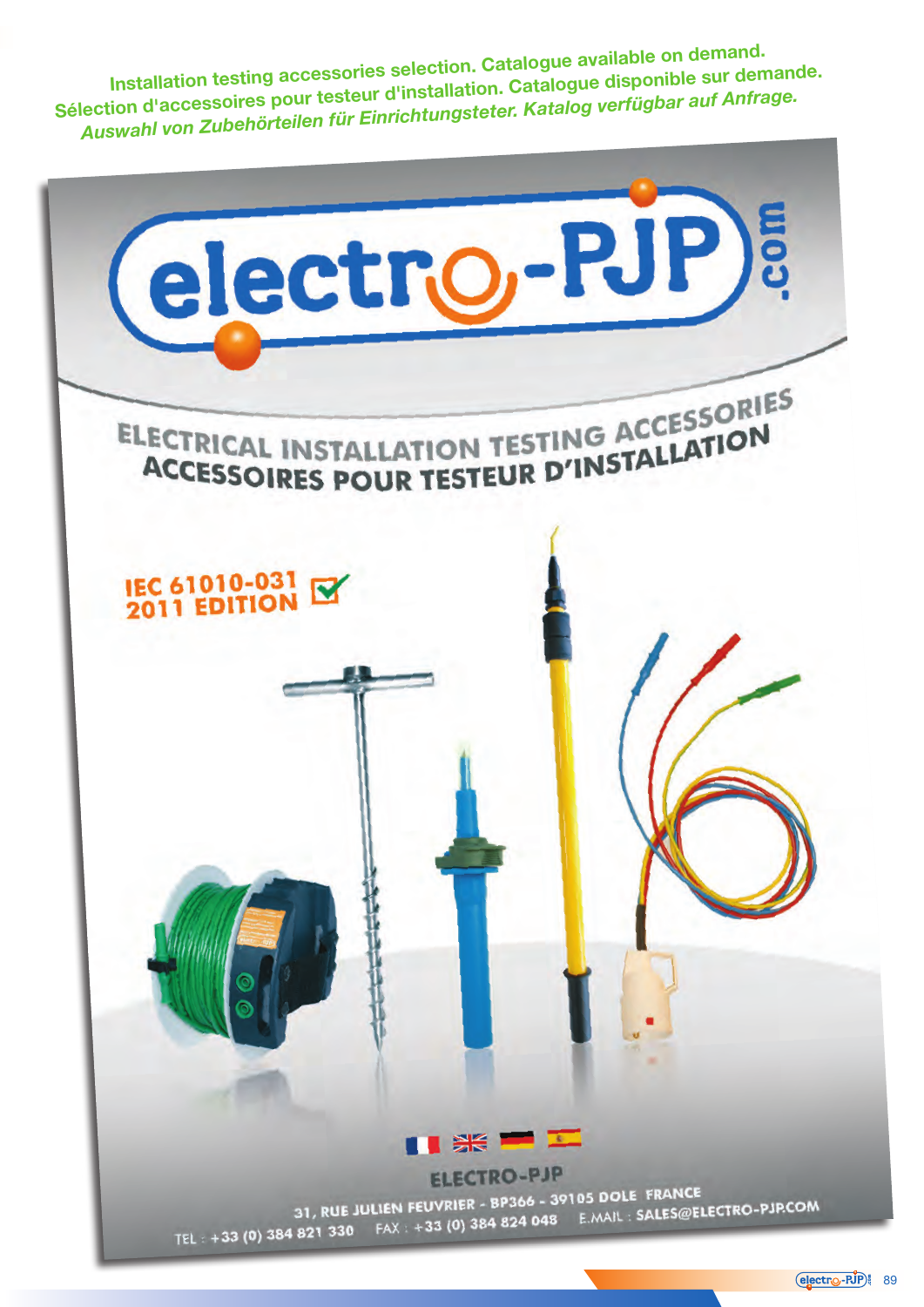# **ADAPTERS ADAPTATEURS**



M10 Threaded Hole to 4 mm Banana (female). Jack Adapter Adapteur à visser sur filetage M10 avec sortie douille (femelle) banane 4 mm



CEE-Type Mains AC Power (male). Plug to five 4 mm Banana (female). Sockets Adapter. Adaptateur fiche mâle secteur CEE - 5 x connecteur femelles 4 mm

# Type 4

Grounded wall socket adaptor. Adaptateur avec reprise de terre.





E/F-Type ("French" and "German") Mains AC Power (male). Plug to three 4 mm Banana (female). Sockets Adapter. Adaptateur fiche mâle secteur 2 pôles + terre type E/F ("française"

et "allemande"). 3 x connecteurs femelles 4 mm



E-Type Mains AC Power (female). Jack to three Straight 4 mm Banana (male). Plugs Lead Cordon fiche femelle secteur 2 pôles + terre type E, trois connecteurs mâles droits 4 mm

| <b>Type</b>    | Reference<br>Référence                         | Max current<br>I admissible | <b>Max Voltage</b><br><b>Tension maxi</b> |
|----------------|------------------------------------------------|-----------------------------|-------------------------------------------|
|                | AdaFM8/Fd4-#<br>AdaFM10/Fd4-#<br>AdaFM12/Fd4-# | 2A                          | 1000 V - CAT IV                           |
| $\overline{2}$ | AdaFMCEE                                       | 16 A                        | 415 V AC - CAT IV                         |
| 3              | AdaFMDEFR                                      | 10A                         |                                           |
| 4              | AdaFMsectFR-T/F4-#                             | 16 A                        | 250 V AC - CAT II                         |
| 5              | FFSectFR/3x2312C-100                           | 16 A                        |                                           |
| 6              | KitFFSectFR/3x2312C-100                        | 16 A                        |                                           |

### This kit includes

Type 6

Ce kit comprend : 1 x FFSECTFR3X2312C-100

- 1 x 5066-IEC bleue
- 1 x 5066-IEC rouge
- 1 x 5066-IEC vert
- 1 x 405-IEC bleue
- 1 x 405-IEC rouge
- 1 x 405-IEC vert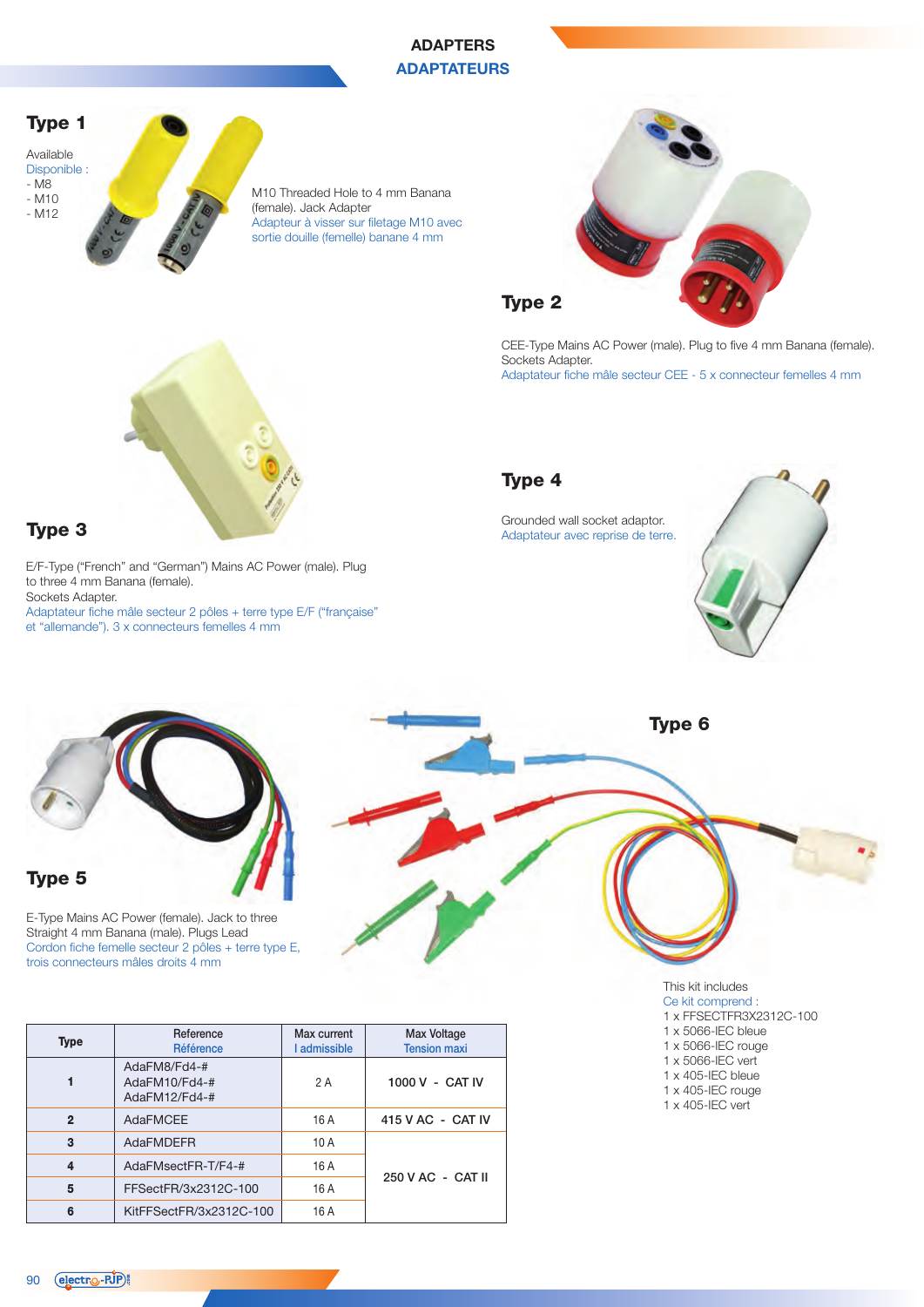### **REELS ENROULEURS**



| Type           | Reference<br><b>Référence</b> | m        | Wire<br>Câble                                                                                                 | Max current<br>I admissible                                                                                                                                     | Max Voltage<br><b>Tension maxi</b> | Pack | Colours (Reel)<br><b>Couleurs (Enrouleurs)</b>                  | Colours (Wire)<br><b>Couleurs (Câble)</b> |                           |       |              |                |        |       |       |
|----------------|-------------------------------|----------|---------------------------------------------------------------------------------------------------------------|-----------------------------------------------------------------------------------------------------------------------------------------------------------------|------------------------------------|------|-----------------------------------------------------------------|-------------------------------------------|---------------------------|-------|--------------|----------------|--------|-------|-------|
|                |                               |          |                                                                                                               |                                                                                                                                                                 | R                                  | N.   | -BI                                                             |                                           | J                         | Bc    |              |                |        |       |       |
|                | X-Reel2310F4-30-#             | 1 to 33  |                                                                                                               | 2 A reeled up to<br>36 A (with a<br>2,5 mm <sup>2</sup> cable)<br>fully unreeled<br>2 A enroulé jusqu'à<br>36 A (avec un câble<br>2,5 mm <sup>2</sup> ) entère- | ≡                                  |      | Black/Red or Blue/Orange<br>Noir/Rouge ou<br><b>Bleu/Orange</b> |                                           |                           |       |              |                |        |       |       |
| $\overline{2}$ | B-Reel2310-50-#               | 1 to 50  | $0.75$ mm <sup>2</sup> / 1 mm <sup>2</sup> /<br>$1.5$ mm <sup>2</sup> / 2.5 mm <sup>2</sup><br>PVC or Silicon |                                                                                                                                                                 |                                    |      | <b>RO</b><br>1000'                                              |                                           | Black/White<br>Noir/Blanc | Rouge | Black - Noir | Bleu           | Vert   | Jaune | Blanc |
| 3              | H-Reel2310-50-#               | 1 to 50  |                                                                                                               |                                                                                                                                                                 |                                    |      | Black/White<br>Noir/Blanc                                       | Red                                       |                           | Blue- | Green-       | Yellow -       | White- |       |       |
| $\overline{4}$ | ReelECO2310F4-50-#            | 1 to 150 |                                                                                                               | ment déroulé                                                                                                                                                    | <b>250 V CAT II</b>                |      | Red/Black<br>Rouge/Noir                                         |                                           |                           |       |              |                |        |       |       |
|                |                               |          |                                                                                                               |                                                                                                                                                                 |                                    |      |                                                                 | $\overline{2}$                            | $\mathbf{0}$              | 6.    | <b>57</b>    | 4 <sup>1</sup> | 9      |       |       |

# **GROUND RODS and GROUND TESTING KIT PIQUET DE TERRE et KIT DE MESURE DE TERRE**



electro-RJP 91